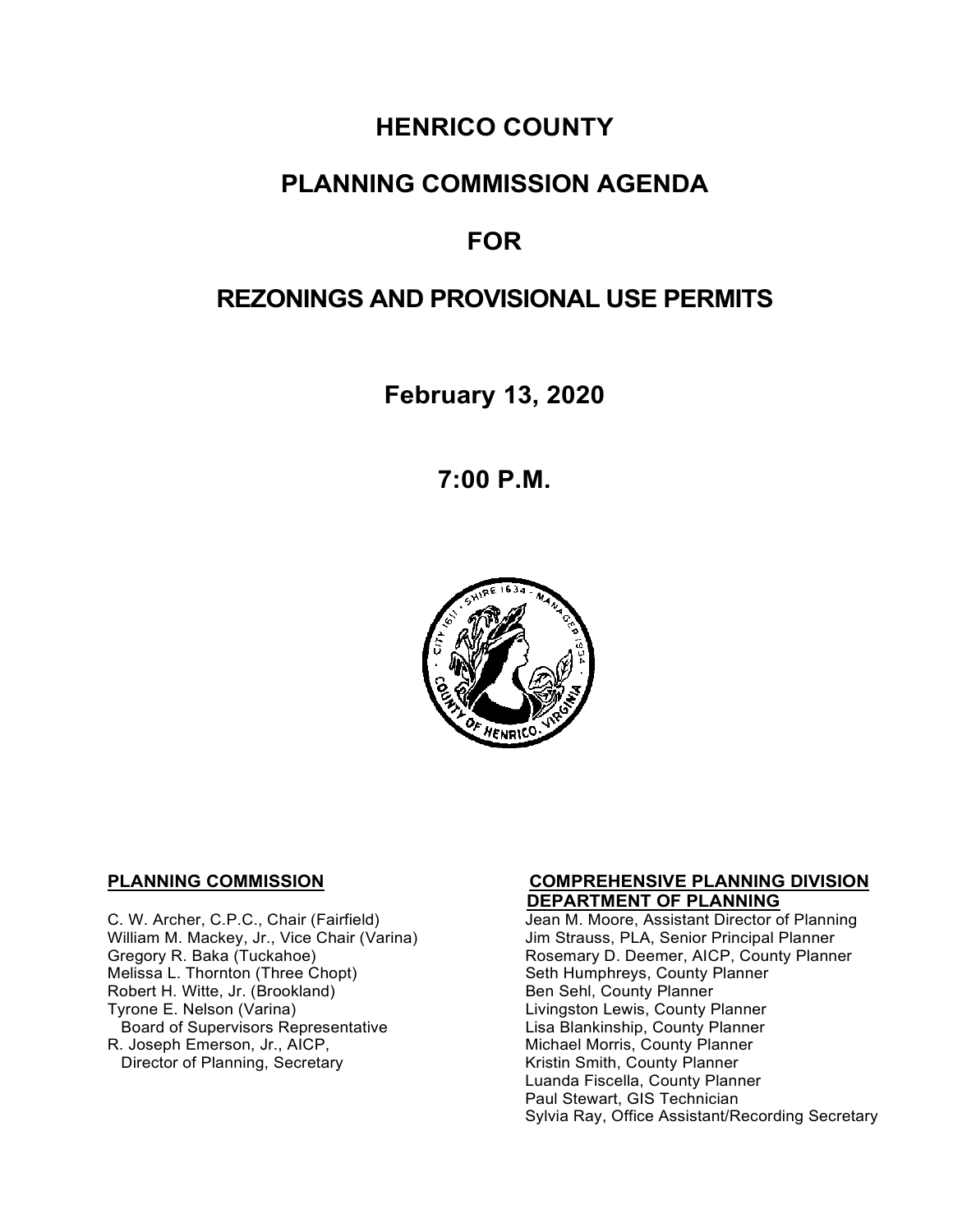### **PLANNING COMMISSION REZONING MEETING FINAL AGENDA FEBRUARY 13, 2020**

**BEGINNING AT 5:00 P.M.**

**DINNER AND WORK SESSION:** The Planning Commission will have dinner and a work session in the Planning Department Conference Room to discuss revisions to the Zoning Ordinance.

**BEGINNING AT 6:00 P.M.**

**CALL TO ORDER:**

PUBLIC HEARING ON CAPITAL IMPROVEMENTS PROGRAM: Public Hearing to consider FY 2020 - 21 through FY 2024 - 25 Capital Improvement Program **Recommended for Approval**

**BEGINNING AT 7:00 P.M.**

**WELCOME:**

**PLEDGE OF ALLEGIANCE:**

**RECOGNITION OF NEWS MEDIA:**

**CALL TO ORDER:**

**REQUESTS FOR WITHDRAWALS AND DEFERRALS: (0); (1)**

**REQUESTS FOR EXPEDITED ITEMS: (0)**

**CASES TO BE HEARD: (2)**

**THREE CHOPT:**  None.

**TUCKAHOE: James W. Theobald for Gateway Associates of Richmond, LLC:** Request for a Provisional Use Permit under Sections 24-36.1(b), 24-120 and 24-122.1 of Chapter 24 of the County Code to allow a mixed-use community on part of Parcel 753-

**February 14, 2020**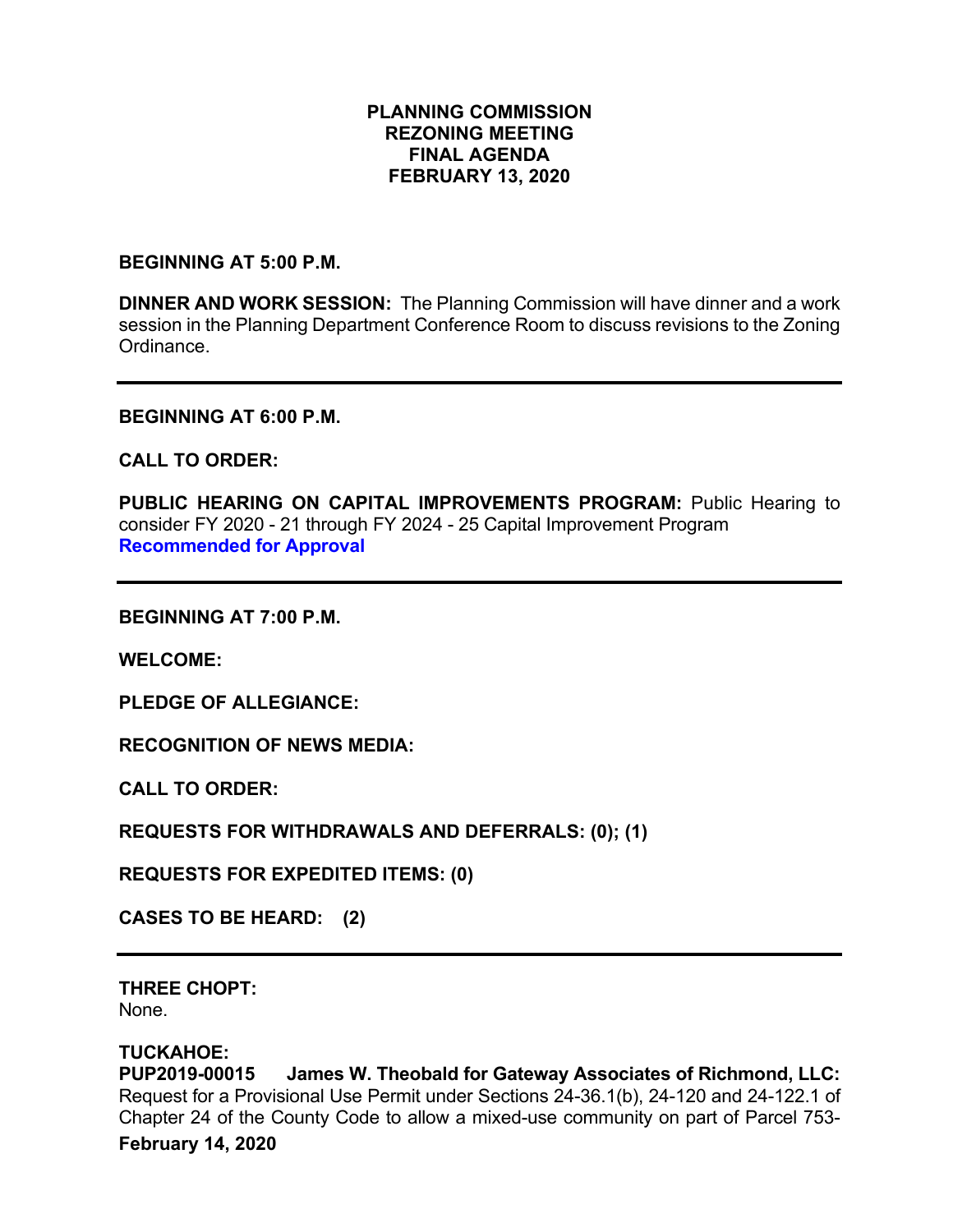745-0470 located on the west line of N. Parham Road, approximately 255' south of its intersection with Fargo Road. The existing zoning is R-6 General Residence District. The 2026 Comprehensive Plan recommends Multi-Family Residential. **Staff – Ben Sehl Recommended for Approval**

### **BROOKLAND:**

**REZ2018-00022 James W. Theobald for Victor J. Moes:** Request to conditionally rezone from R-3 One-Family Residence District to B-2C Business District (Conditional) Parcels 761-754-8398, 761-755-5910, 761-755-6607, and 761-755-7503 containing 1.783 acres located on the north side of W. Broad Street (U.S. Route 250) between Hollybrook Avenue and Pine Grove Drive. The applicant proposes commercial uses. The uses will be controlled by zoning ordinance regulations and proffered conditions. The 2026 Comprehensive Plan recommends Commercial Arterial. **Staff – Ben Sehl Recommended for Approval**

**REZ2020-00007 Andrew M. Condlin for SXCW Properties II, LLC:** Request to conditionally rezone from R-3 One-Family Residence District and O-2 Office District to B-3C Business District (Conditional) Parcels 769-755-3049, 769-755-8276, and part of Parcel 769-755-6068 containing 5.333 acres located on the west line of Staples Mill Road (U.S. Route 33), approximately 300' north of its intersection with E. Parham Road. The applicant proposes a car wash and fuel facility. The uses will be controlled by zoning ordinance regulations and proffered conditions. The 2026 Comprehensive Plan recommends Office. **Staff – Ben Sehl (Deferral Requested by the Planning Commission)**

**Deferred to the March 12, 2020 Meeting**

#### **VARINA:**

None.

#### **FAIRFIELD:**

None.

**SIA2020-00001 County of Henrico – Proposed Park:** The Department of Planning has received a request from the Division of Recreation and Parks to initiate a Substantially In Accord study for an expansion of Glover Park. The proposed site consists of Parcels 777-771-6782 and 775-771-7259 between the north line of Greenwood Road and the Chickahominy River, just west of Woodman Road. The existing zoning is R-5AC General Residence District (Conditional) and R-6C General Residence District (Conditional). The 2026 Comprehensive Plan recommends Suburban Residential 2, density should not exceed 3.4 units per acre, and Environmental Protection Area. **Staff – Ben Sehl Recommended for Approval**

**DISCUSSION ITEM:** Set a Work Session for the Zoning Ordinance updates. **Approved**